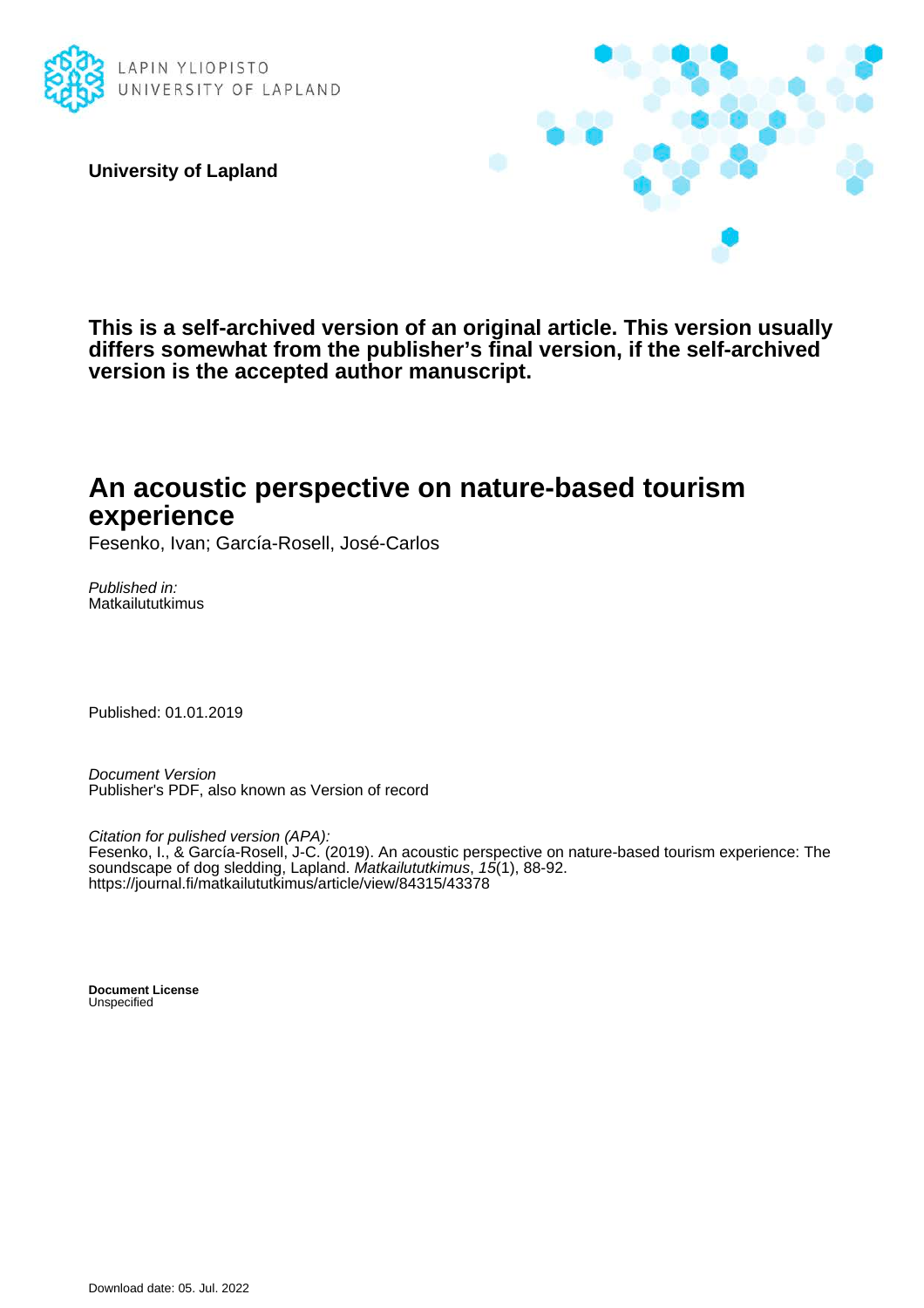# An acoustic perspective on naturebased tourism experience – The soundscape of dog sledding, Lapland

*Ivan Fesenko, University of Lapland, Multidimensional Tourism Institute (MTI) José-Carlos García-Rosell, University of Lapland, Multidimensional Tourism Institute (MTI)*

Recently, there has been a growing interest in understanding the relationship between sounds and the co-creation of tourism experience. For instance, an interdisciplinary research group formed by scholars from five European universities is currently exploring the acoustic experience of tourists visiting urban destinations by using the case of Lisbon. The study is part of a three-year research project called "Sounding out the Tourist City". In Finland, the Lapland marketing and communication company House of Lapland and Visit Finland launched in April a new campaign called "Sound of Lapland", which offers a collection of authentic sounds taken from the wilderness and local life in Finnish Lapland. Although the relevance of sounds as part of tourism spaces has begun to be acknowledged across both academia and industry, there is still a limited body of literature on the subject (Liu, Wang, Liu, Yao, & Deng, 2018). The focus of the literature has been on three research perspectives: noise pollution and its impact on tourist experiences (e.g. Mace, Corser, Zitting, & Denison, 2013; Pilcher, Newman, & Manning, 2009), the importance of natural quiet acoustic environments (e.g. Rantala & Valtonen, 2014; Valtonen & Veijola, 2011) and the role of sound as an element of multisensory experiences (e.g. Quan & Wang, 2004; Waitt & Duffy, 2010).

As Barry Truax (2012, p. 194) argues, "sound is not merely information exchange, but is capable of creating relationships between individuals and their environment in a dynamic process of embodied cognition". Indeed, a sound shapes not only the quality and character of a place but also our understanding of that place in particular (Bernat, 2014). Thus, we discuss here some of the acoustic elements shaping nature-based tourism experiences by drawing upon the notion of soundscape. Truax (1999) defines a soundscape as an environment of sound (or sonic environment) with an emphasis on the way it is perceived and understood by the individual, or by society. To illustrate the characteristics of a nature-based tourism soundscape and its impact on tourism experiences we use the case of dog sledding in Rovaniemi, Finnish Lapland. To that end, we based our discussion on interviews conducted in this Arctic destination during the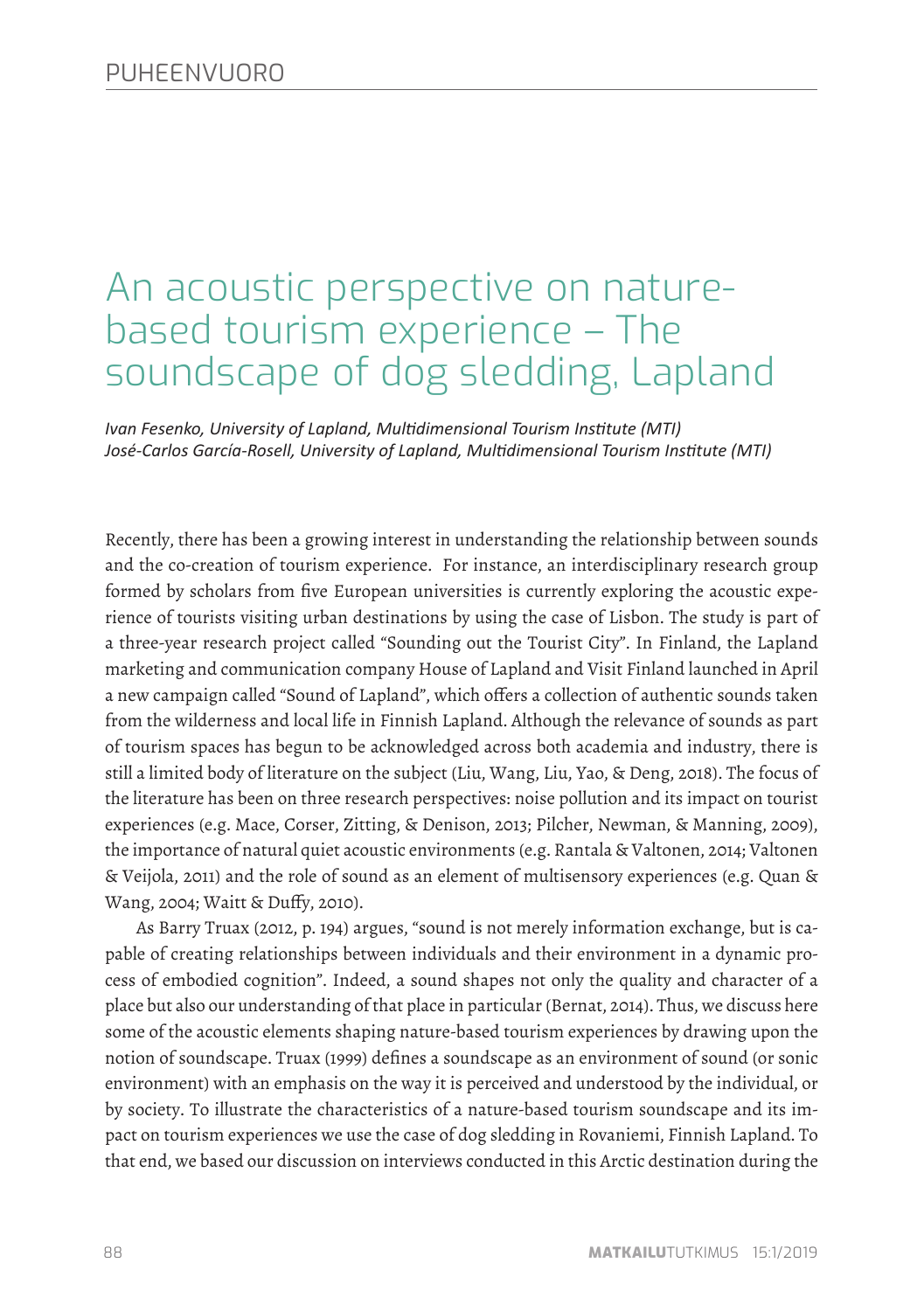winter season of 2018 (Fesenko, 2019). The research note is based on the master thesis "Sensory dimension of tourist experiencescape: role of sounds in winter husky dog-sledding experiences in Finnish Lapland" written by the first author under the supervision of the second author.

### **The husky tour soundscape**

According to R. Murray Schafer (1983), a soundscape consists of three main elements: keynote sound, soundmark and signal. A keynote sound refers to a sound that may not always be heard consciously, but it is characteristic of a place. The traffic noise in urban areas is a typical example of a keynote sound. A soundmark, just like a landmark, indicates a sound that is unique and serves as a distinguishing feature of a place in particular. A good example of a soundmark would be the sound of Big Ben in London. A signal is a foreground sound that is listened to consciously. Acoustic warning devices such as bells and sirens are examples of signals. What does a nature-based tourism soundscape look like? What kind of keynote sounds, soundmarks and signals are highlighted in a nature-based tourism context? What is the role of these sounds in creating (or destroying) authentic nature-based tourism experiences? To shed some light on these questions, we discuss findings from nine interviews conducted with tourists participating in dog-sledding safaris in Rovaniemi, Finnish Lapland. The interviewees represented six different nationalities, both genders and an age range of 25 to 45. The interviews were conducted in English between March and April 2018. The interviews helped identify keysounds, soundmarks and signals that arose in dog-sledding safaris.

The sound of the wind and the sled moving on the snow were identified as keynote sounds of the dog-sledding safari. As one of the interviewees expressed, "I think the sound you always have in the background will be the sound of sledges moving quite fast". Also, the sound of the brake, a loud distinctive sound made by a metal brake biting into the snow, was viewed as a sound that was intrinsic to the safari experience. As another respondent noted, "they were always pushing the brake and come on! It was not so fast, always taking care not to drive, not to bump". This draws attention to how technical aspects of the safari, such as the number of sleds in a row, safety and people's fear, may put constraints on speed and cause the appearance of keynote sounds that are unwanted or unpleasant, but become a keynote sound of the whole experience.

A soundmark that was perceived as a unique sound distinguishing the safari from the kennels was the barking of dogs. As one of the tourists highlighted, "probably what makes it [barking] sort of unique is that intensity in terms of having so many dogs in one place". Almost all respondents agreed that the barking was louder and more intense than any other barking they had heard before. Those who had already experienced a husky safari were able to recognize the various types of barks or howling that occurred during the safari. The barking at the beginning of the safari had a particular meaning for these tourists: "We would notice the howling like: 'We want to go again!', so then you are already in the woods, but to other people who never had the experience it's just a bark."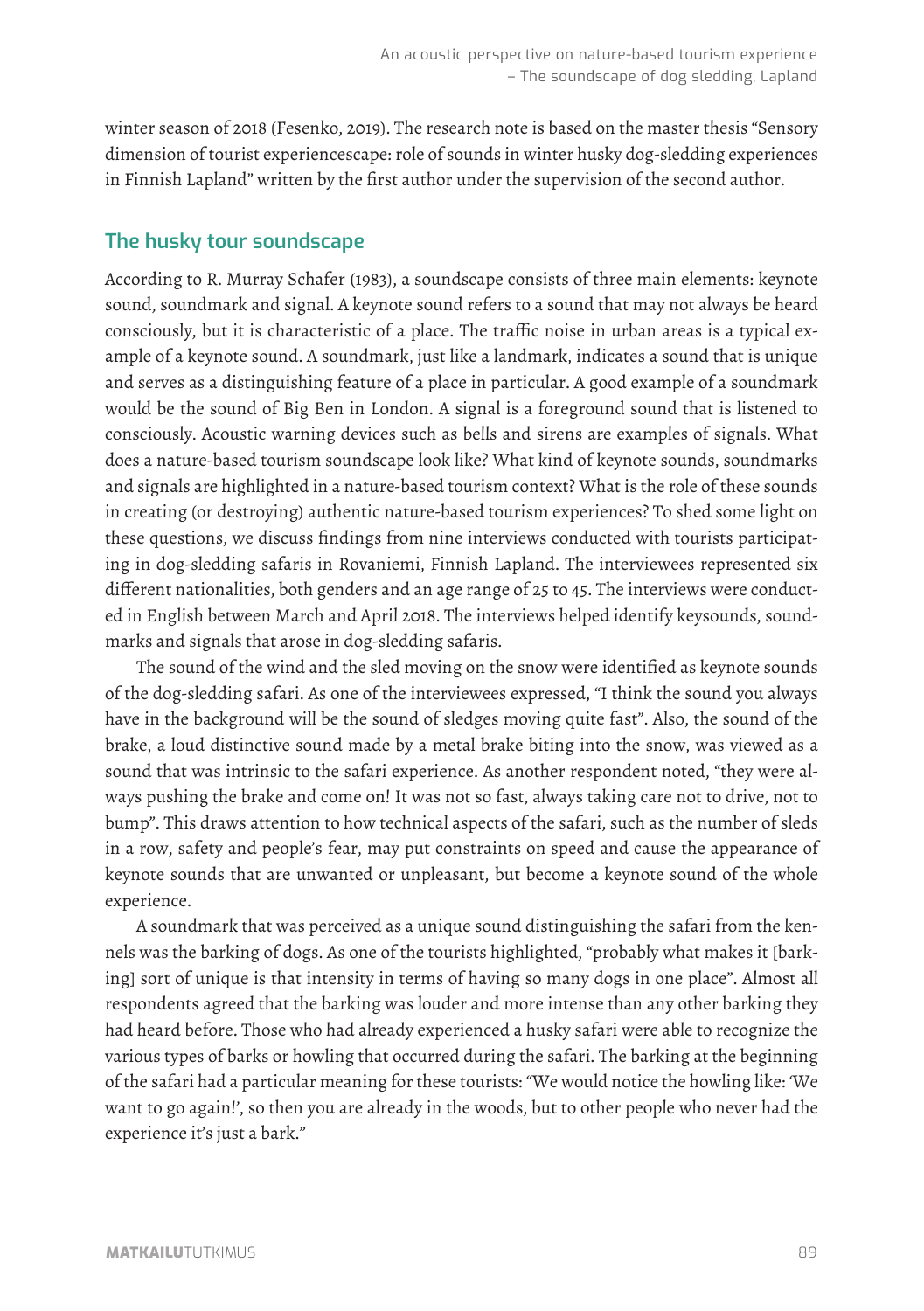The signals identified in the husky safari are related to modernization and human-related practices. One of the signals noticed by the respondents was the sound of aeroplanes taking off, landing and flying over Rovaniemi. Air traffic in Rovaniemi is considerable due to the civil and military function of the airport. This sound was not always perceived as negative, as one of the tourists noted: "As soon as we started going it was amazing, it was great! The air force in the background." Nevertheless, all respondents regarded it as too loud, disturbing and destroying the feeling of being in the wilderness. It also made tourists feel very close to modern civilization, as noted by another tourist: "because you think you are out on your own in the middle of nowhere and then there's an aeroplane, 'Oh, we are not out there'."

Other signals identified included the sounds of other people talking, as one interviewee noticed: "Sometimes when you are waiting, you just like, you are in nature, with the dogs and people are talking and you are like 'Please, just shut up! Just enjoy nature and that's it'." Also, the sounds of cameras and mobile phones caused perplexity, confusion and frustration among the respondents. As one tourist commented, "You know when you turn your digital camera on, that 'tiding'. Oh, that noise, or when they take a picture with a sign, that 'ctshhh'. Oh, you are like: 'Turn it off!'" These reactions are understandable considering our modern busy lives with permanent interruptions – an acoustic environment marked by phone calls and text message notifications, among other modern sounds (see Veijola, 2014). Thus, hearing these signals (of modernity and everyday life) during the husky tours disrupts the authenticity of the nature-based experience.

#### **Designing nature-based tourism soundscapes**

In line with Truax (2012), we can argue that nature-based tourism companies should carefully plan and design the soundscape of their services. This implies awareness of the various sounds that appear in a particular service environment as well as their implications for customer experience. Understanding the way tourists perceive the soundscape of a nature-based tourism service offers an opportunity for providers not only to improve their service quality but also to support the co-creation of memorable experiences. Better soundscapes can be created by just supporting desirable sounds and avoiding unpleasant ones appearing in the service environment. For example, in the case of dog sledding, restricting the use of phones and cameras could help to keep the sounds of modern technologies away from the safari experience. The need for pictures capturing the husky tour could be satisfied by having a safari guide responsible for photographing.

In other cases, improving the service soundscape may even require rethinking the original customer journey and its different service moments. In the dog-sledding case, we could consider whether the safari should start by giving the driving instructions as usually happens or if it should start with an encounter and familiarization with the huskies. Indeed, a better understanding of the sled dogs and their behaviour could contribute to a different tourist experience when, for example, listening to the barking at the beginning of the safari. From this perspective, soundscape design becomes driven by sounds and the acoustic experiences of the user, rather than what is more convenient for the producer.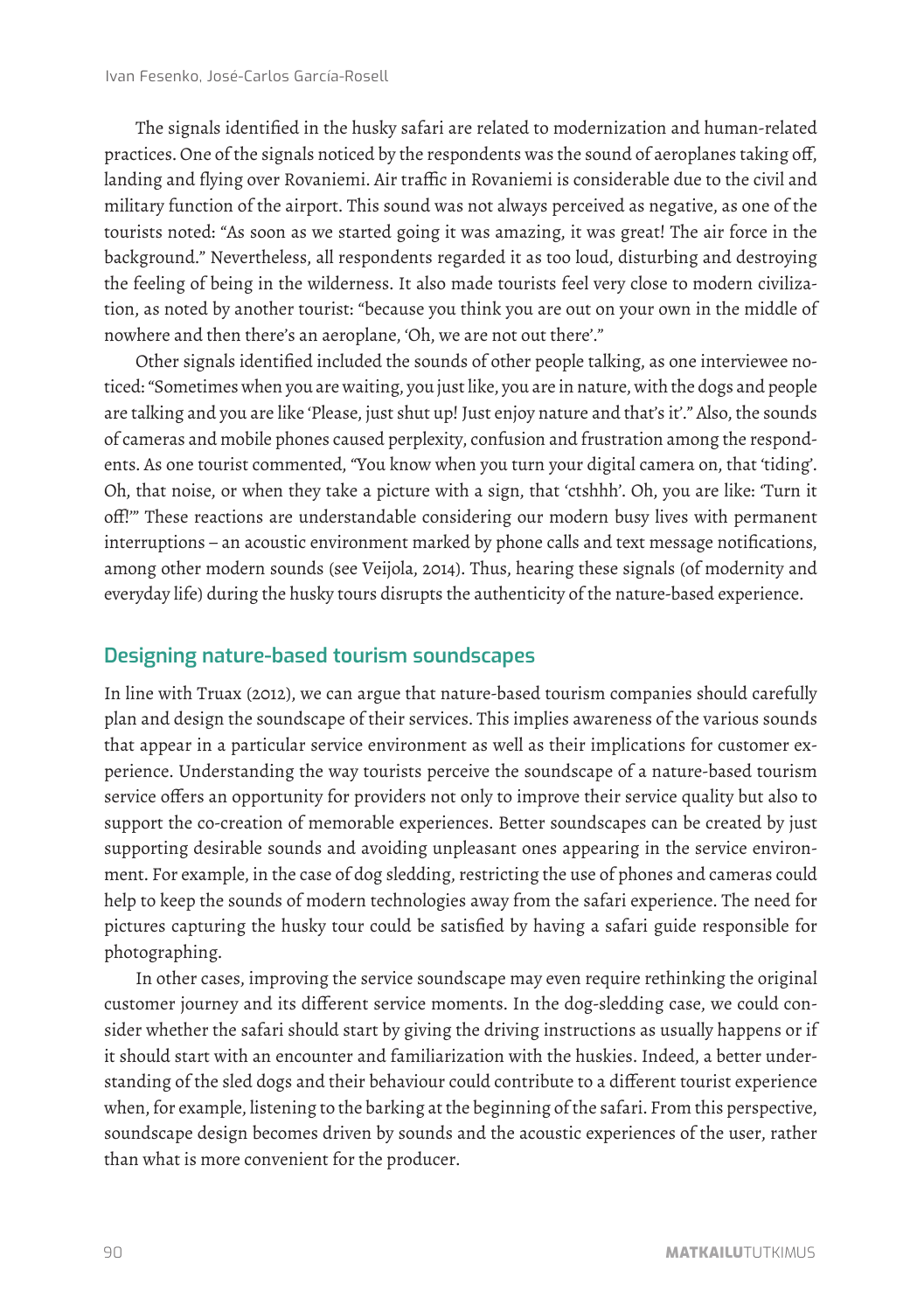Nature-based destination planners and managers should also be aware of the impact of sounds on the service offered by their companies. In particular, they need to be attentive when new infrastructure such as airports, roads, railways and windmills, among others, is planned to be introduced in their destination. Indeed, the sounds caused by this type of infrastructure can have detrimental impacts on a nature-based tourism experience. Moreover, discussions on the soundscape also direct our attention toward the need to approach nature-based tourism experience from a multisensory perspective. After all, the visual sense is only one of the body's senses through which tourists experience nature and the service elements constructed around it. So we need to gain a holistic understanding of the role of all body senses in the co-creation of tourism experience in nature.

#### **References**

- Bernat, S. (2014). Soundscapes and tourism: Towards sustainable tourism. *Problems of Sustainable Development, 9*(1), 107−117.
- Fesenko, I. (2019). Sensory dimension of tourist experiencescape: Role of sounds in winter husky dog-sledding experiences in Finnish Lapland. Master's Thesis. Rovaniemi: University of Lapland.
- Liu, A., Wang, X. L., Liu, F., Yao, C., & Deng, Z. (2018). Soundscape and its influence on tourist satisfaction. *The Service Industries Journal, 38*(3−4), 164−181. [https://doi.org/10.1080/02642069.2](https://doi.org/10.1080/02642069.2017.1382479 ) [017.1382479](https://doi.org/10.1080/02642069.2017.1382479 )
- Mace, B. L., Corser, G. C., Zitting, L., & Denison, J. (2013). Effects of overflights on the national park experience. *Journal of Environmental Psychology, 35*, 30−39. [https://doi.org/10.1016/j.jen](https://doi.org/10.1016/j.jenvp.2013.04.001 )[vp.2013.04.001](https://doi.org/10.1016/j.jenvp.2013.04.001 )
- Pilcher, E. J., Newman, P., & Manning, R. E. (2009). Understanding and managing experiential aspects of soundscapes at Muir Woods national monument. *Environmental Management, 43*, 425−435. <https://doi.org/10.1007/s00267-008-9224-1>
- Quan, S., & Wang, N. (2004). Towards a structural model of the tourist experience: An illustration from food experiences in tourism. *Tourism Management, 25,* 297−305. [https://doi.](https://doi.org/10.1016/S0261-5177(03)00130-4 ) [org/10.1016/S0261-5177\(03\)00130-4](https://doi.org/10.1016/S0261-5177(03)00130-4 )
- Rantala, O., & Valtonen, A. (2014). A rhythm analysis of touristic sleep in nature. *Annals of Tourism Research, 47,* 18–30.<https://doi.org/10.1016/j.annals.2014.04.001>
- Schafer, R. M. (1983). *The soundscape: Our sonic environment and the tuning of the world.* Rochester: Destiny Books.
- Truax, B. (1999). *Handbook for acoustic ecology.* Vancouver: Cambridge Street Publishing.
- Truax, B. (2012). Sound, listening and place: The aesthetic dilemma. *Organised Sound, 17*, 193–201. <https://doi.org/10.1017/S1355771811000380>
- Valtonen, A., & Veijola, S. (2011). Sleep in tourism. Annals of Tourism Research, 38, 175−192. <https://doi.org/10.1016/j.annals.2010.07.016>